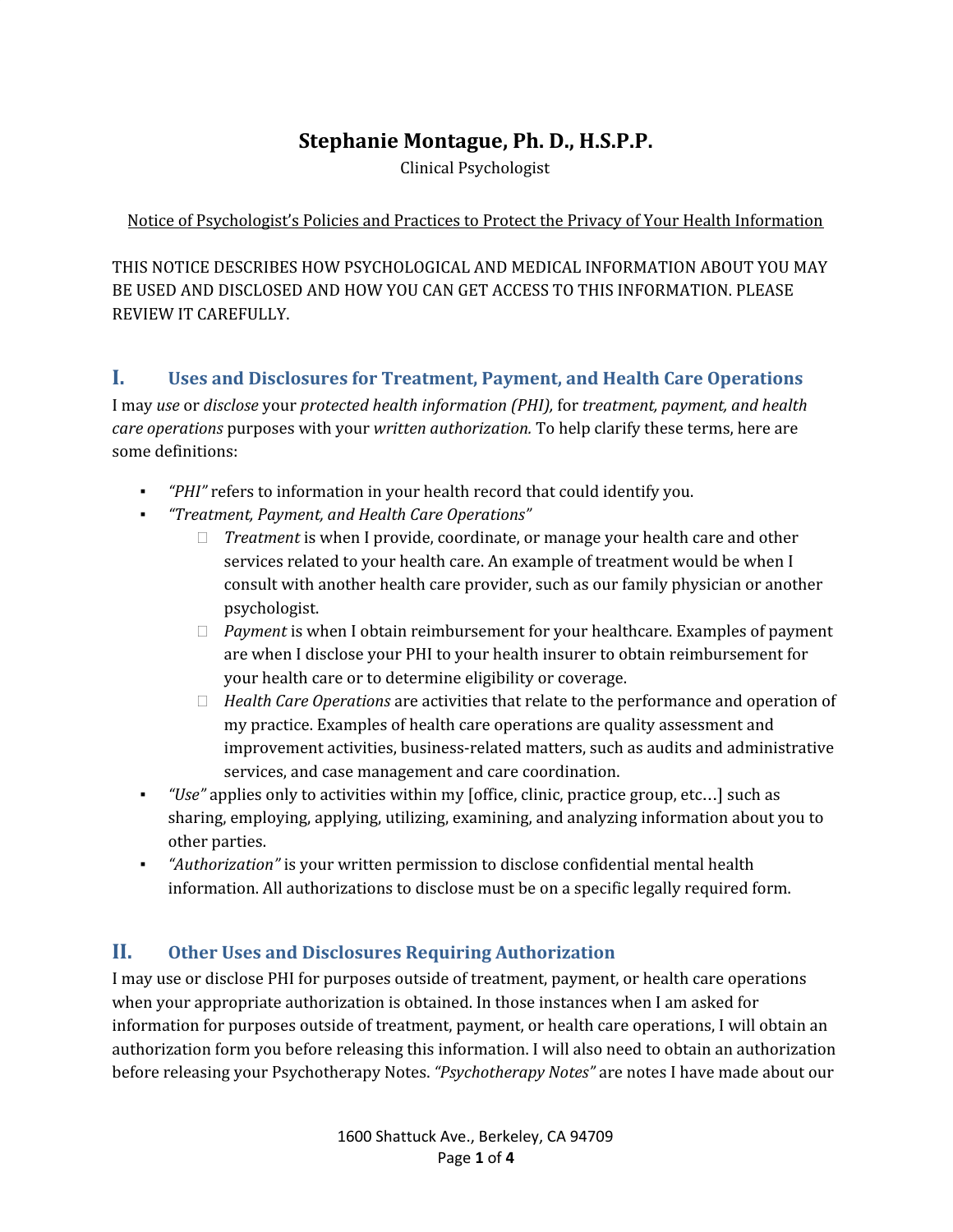Clinical Psychologist

conversation during a private, group, joint, or family counseling session, which I have kept separate from the rest of your medical record. These notes are given a greater degree of protection than PHI.

You may revoke all such authorizations (of PHI or Psychotherapy Notes) at any time, provided each revocation is in writing. You may not revoke an authorization to the extent that (1) I have relied on that authorization; or (2) if the authorization was obtained as a condition of obtaining insurance coverage, and the law provides the insurer the right to contest the claim under the policy.

### **III. Uses and Disclosures with Neither Consent nor Authorizations**

I may use or disclose PHI without your consent or authorization in the following circumstances:

- *Child Abuse* If I believe that a child is a victim of child abuse or neglect, I must report this belief to the appropriate authorities.
- *Adult and Domestic Abuse* If I believe or have reason to believe that an individual is an endangered adult, I must report this belief to the appropriate authorities.
- *Health Oversight Activities* If the California Attorney General's Office (who oversees complaints brought against psychologists instead of the California State Psychology Board) is conducting an investigation into my practice, when I am required to disclose PHI upon receipt of a subpoena.
- *Judicial and Administrative Proceedings* If the patient is involved in a court proceeding and a request is made for information about the professional services I provided you and/or the records thereof, such information is privileged under state law, and I will not release information without the written authorization of you or your legally appointed representative or court order. The privilege does not apply when you are being evaluated for a third party or where the evaluation is court ordered. You will be informed in advance if this is the case.
- *Serious Threat to Health or Safety* If you communicate to me an actual threat of violence to cause serious injury or death against a reasonably identifiable victim or victims, or if you evidence, conduct, or make statements indicating an imminent danger, that you will use physical violence, or use other means to cause serious personal injury or death to others, I may take the appropriate steps to prevent that harm from occurring. If I have reason to believe that you present an imminent, serious risk of physical harm or death to yourself, I may need to disclose information in order to protect you. In both case, I will only disclose what I feel is the minimum amount of information necessary.
- *Worker's Compensation* I may disclose protected health information regarding you as authorized by and to the extent necessary to comply with laws relating to worker's compensation or other similar programs, established by law that provide benefits for work-related injuries or illness without regard to fault.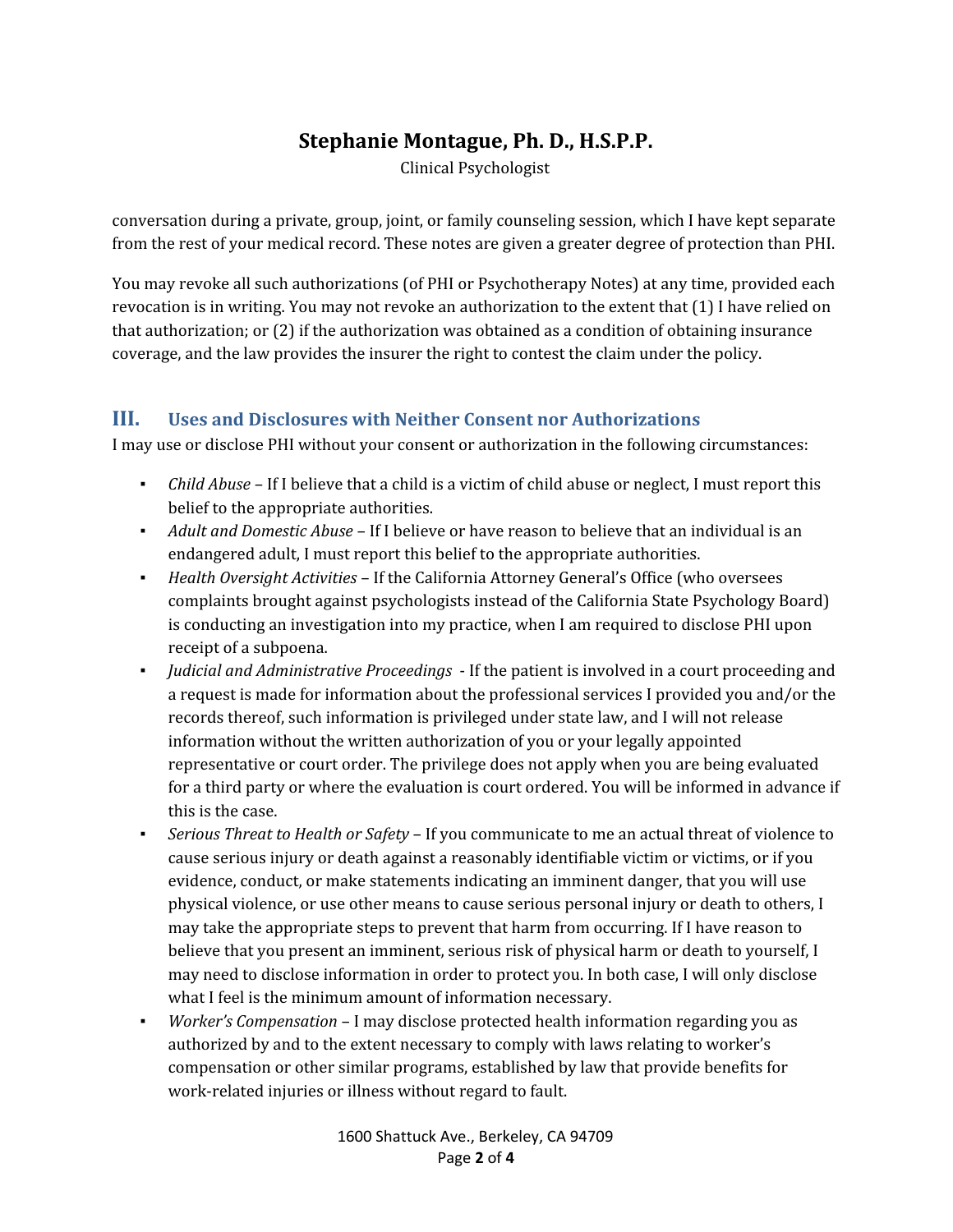Clinical Psychologist

### **IV. Patient's Rights and Psychologist's Duties**

#### Patient's Rights:

- *Right to Request Restrictions* You have the right to request restriction on certain uses and disclosures of protected health information. However, I am not required to agree to a restriction you request.
- *Right to Receive Confidential Communications by Alternative Means and at Alternative Locations* – You have the right to request and receive confidential communications of PHI by alternative means and at alternative locations. (For example, you may not want a family member to know that you are seeing me. On your request, I will send your bills or correspondence to another address.)
- *Right to Inspect and Copy* You have the right to inspect or obtain a copy (or both) of PHI in my mental health and billing records used to make decisions about you for as long as the PHI is maintained in the record. I may deny your access to PHI under certain circumstances, but in some cases you may have this decision reviewed. On your request, I will discuss with you the details of the request and denial process.
- *Right to Amend* You have the right to request an amendment of PHI for as long as the PHI is maintained in the record. I may deny your request. On your request, I will discuss with you the details of the amendment process.
- *Right to an Accounting* You generally have the right to receive an accounting of disclosures of PHI. On your request, I will discuss with you the details of the accounting process.
- *Right to a Paper Copy* You have the right to obtain a paper copy of the notice form me upon request, even if you have agreed to receive the notice electronically.

#### Psychologist's Rights:

- **<u>• I</u>** am required by law to maintain the privacy of PHI and to provide you with a notice of my legal duties and privacy practices with respect to PHI.
- **•** I reserve the right to change the privacy policies and practices described in this notice. Unless, I notify you of such changes, however, I am required to abide by the terms currently in effect.
- **•** If I revise my policies and procedure, I will notify patients in person or send written notice by US mail to the most recent address I have on file for you.